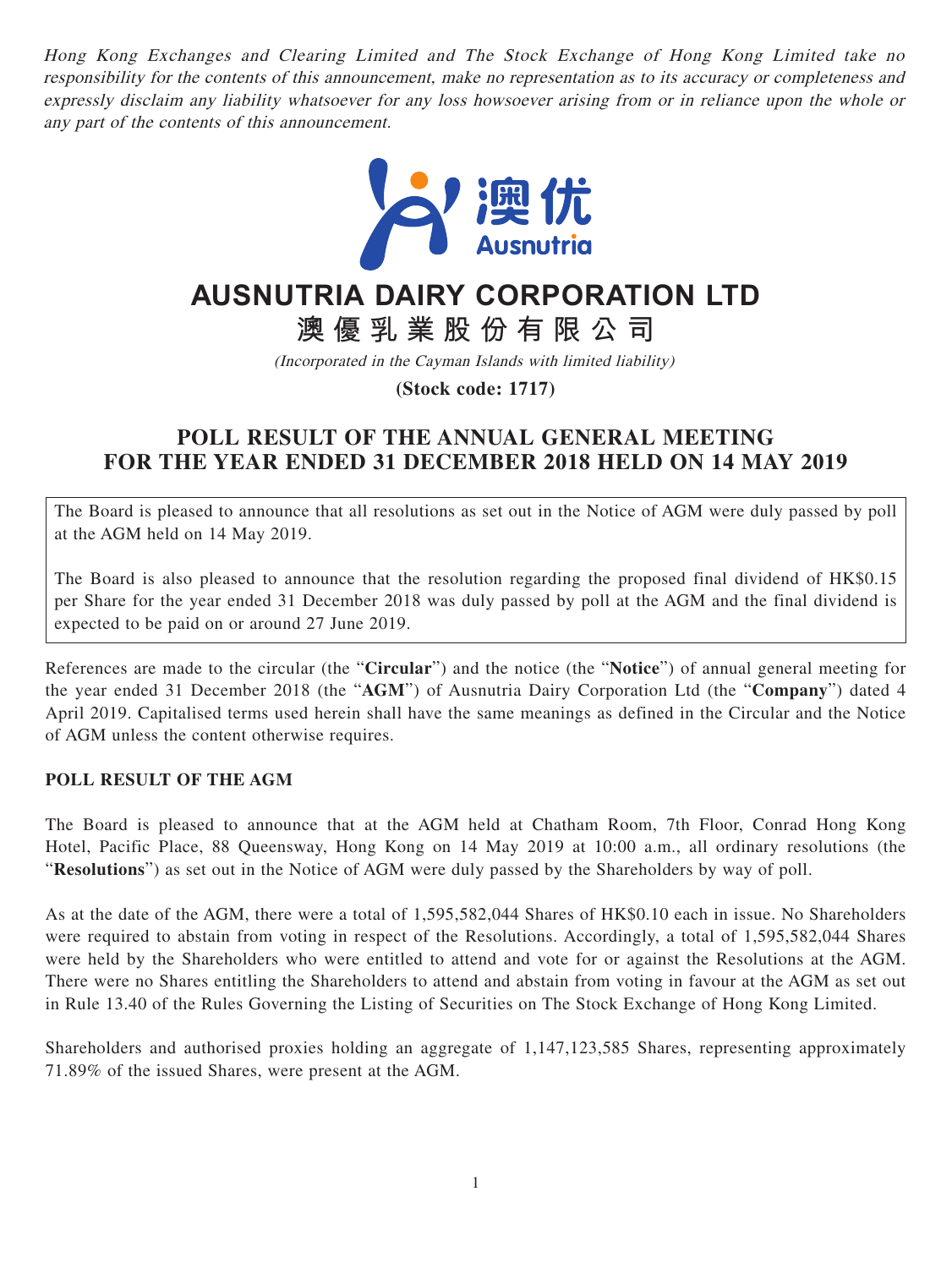The Company's Hong Kong branch share registrar, Computershare Hong Kong Investor Services Limited, acted as the scrutineer for the vote-taking at the AGM. The poll results of the Resolutions are as follow:

| <b>Ordinary Resolutions</b> |                                                                                                                                                                      | Number of votes cast and<br>approximate percentage to<br>total number of votes cast |                              |
|-----------------------------|----------------------------------------------------------------------------------------------------------------------------------------------------------------------|-------------------------------------------------------------------------------------|------------------------------|
|                             |                                                                                                                                                                      | For                                                                                 | <b>Against</b>               |
| 1.                          | To receive and consider the audited consolidated financial statements<br>and the reports of the Directors and of the auditors for the year ended<br>31 December 2018 | 1,146,883,585<br>$(100\%)$                                                          | $\theta$<br>$(0\%)$          |
| 2.                          | To re-elect the retiring Directors:                                                                                                                                  |                                                                                     |                              |
|                             | To re-elect Mr. Bartle van der Meer as executive Director                                                                                                            | 1,144,224,365                                                                       | 1,699,220                    |
|                             | (i)                                                                                                                                                                  | (99.851716%)                                                                        | $(0.148284\%)$               |
|                             | (ii)                                                                                                                                                                 | 1,102,713,364                                                                       | 44,410,221                   |
|                             | To re-elect Ms. Ng Siu Hung as executive Director                                                                                                                    | (96.128558%)                                                                        | (3.871442%)                  |
|                             | To re-elect Mr. Jason Wan as independent non-executive Director                                                                                                      | 1,103,775,364                                                                       | 43,348,221                   |
|                             | (iii)                                                                                                                                                                | (96.221138%)                                                                        | (3.778862%)                  |
|                             | To re-elect Mr. Shi Liang as non-executive Director                                                                                                                  | 1,141,516,365                                                                       | 5,607,220                    |
|                             | (iv)                                                                                                                                                                 | (99.511193%)                                                                        | $(0.488807\%)$               |
|                             | To re-elect Mr. Qiao Baijun as non-executive Director                                                                                                                | 1,141,705,365                                                                       | 5,418,220                    |
|                             | (v)                                                                                                                                                                  | (99.527669%)                                                                        | (0.472331%)                  |
|                             | To re-elect Mr. Aidan Maurice Coleman as independent non-<br>(vi)<br>executive Director                                                                              | 1,147,123,565<br>(99.999998%)                                                       | 20<br>$(0.000002\%)$         |
| 3.                          | To authorise the Board to fix the Directors' remuneration and                                                                                                        | 1,146,871,565                                                                       | $\overline{0}$               |
|                             | emolument                                                                                                                                                            | $(100\%)$                                                                           | $(0\%)$                      |
| 4.                          | To declare a final dividend of HK\$0.15 per Share for the year ended 31                                                                                              | 1,147,123,585                                                                       | $\Omega$                     |
|                             | December 2018 from the share premium account of the Company                                                                                                          | $(100\%)$                                                                           | $(0\%)$                      |
| 5.                          | To re-appoint Ernst & Young as auditors and to authorise the Board to                                                                                                | 1,147,123,585                                                                       | $\Omega$                     |
|                             | fix their remuneration                                                                                                                                               | $(100\%)$                                                                           | $(0\%)$                      |
| 6.                          | To approve the renewal of the Issue Mandate                                                                                                                          | 1,094,951,592<br>(95.451929%)                                                       | 52,171,993<br>$(4.548071\%)$ |
| 7.                          | To approve the renewal of the Repurchase Mandate                                                                                                                     | 1,147,112,585<br>$(99.999041\%)$                                                    | 11,000<br>(0.000959%)        |
| 8.                          | To approve the addition of repurchased securities to the Issue Mandate                                                                                               | 1,097,083,926                                                                       | 50,039,659                   |
|                             | stated under Resolution No. 6                                                                                                                                        | $(95.637814\%)$                                                                     | $(4.362186\%)$               |

As more than 50% of the votes were cast in favour of the Resolutions, the Resolutions were duly passed.